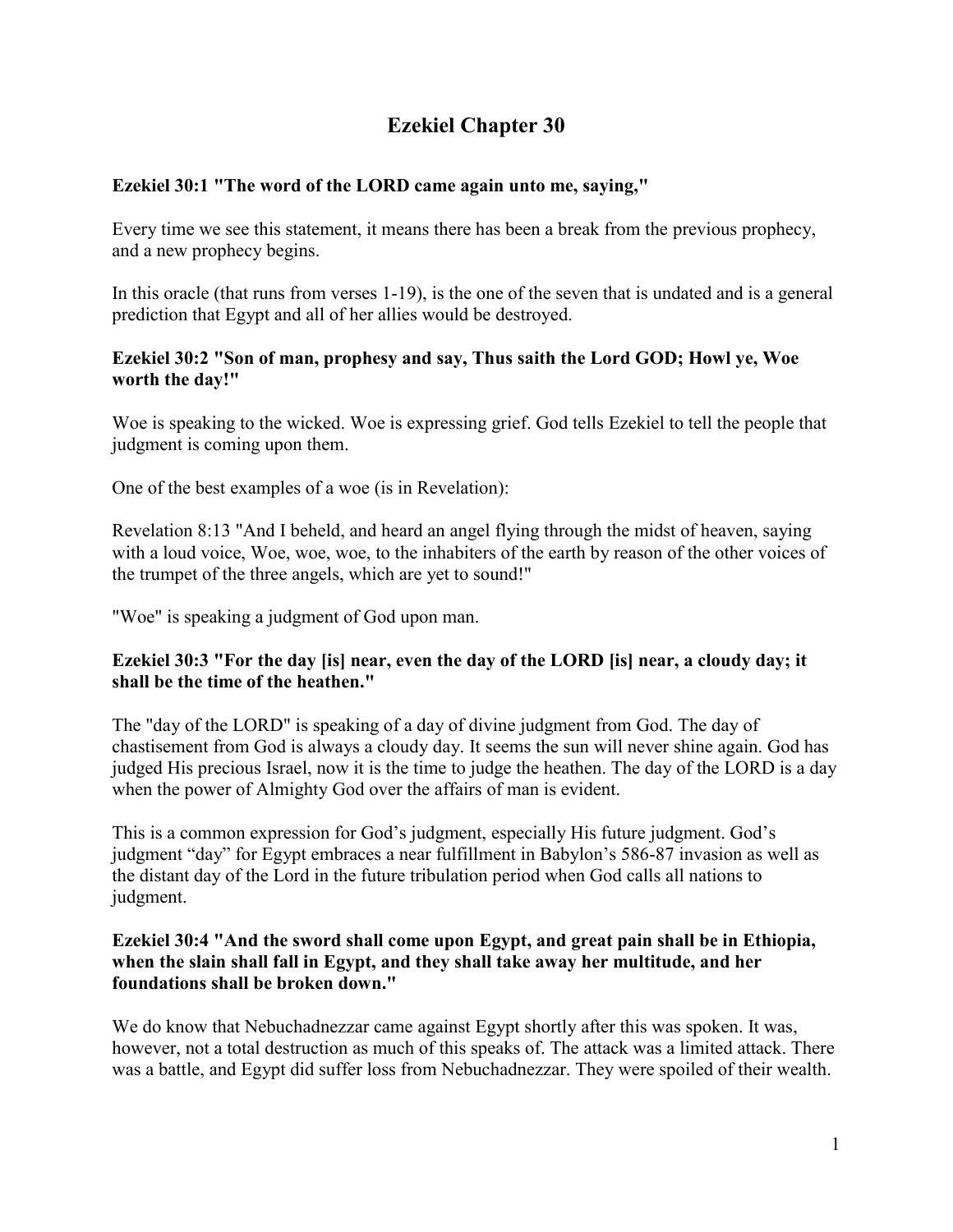Some did die by the sword, but I believe this is speaking also of a coming day, when this great calamity will take over Egypt. We must remember in this, that Egypt is a type of the world. It is a type of the lost heathen world. The heathen world will not always be able to stand against God. God will tear down its foundation. Egypt is the personification of evil.

# **Ezekiel 30:5 "Ethiopia, and Libya, and Lydia, and all the mingled people, and Chub, and the men of the land that is in league, shall fall with them by the sword."**

In (chapter 27), we studied about "the men of war" (in verses 10-11). Countries who had provided mercenary soldiers for the Phoenician army to defend Tyre.

"Chub" is an unidentified nation, along with the "mingled people" and "men of the lands." These also may have been mercenaries in Egypt's army, like the previous ones in this verse.

# **Ezekiel 30:6 "Thus saith the LORD; They also that uphold Egypt shall fall; and the pride of her power shall come down: from the tower of Syene shall they fall in it by the sword, saith the Lord GOD."**

From the tower of Syene may be retranslated "from Migdol to Syene" or Aswan. These two locations represented the northern and southern boundaries of Egypt. It is a way of saying that the entire country would fall.

# **Ezekiel 30:7 "And they shall be desolate in the midst of the countries [that are] desolate, and her cities shall be in the midst of the cities [that are] wasted."**

This speaks of complete judgment of God on the evil in this land, and all others. This is speaking of widespread desolation at the hand of God. This type of desolation is taking place in much of the world today. Christianity has suffered greatly in the African nations, because of the Muslim religion.

# **Ezekiel 30:8 "And they shall know that I [am] the LORD, when I have set a fire in Egypt, and [when] all her helpers shall be destroyed."**

All Egypt's alliances and their arms will be useless in the day of God's judgment.

When the LORD moves, everyone will know it. This could very well be speaking of the fire of God sweeping through these lands in an act of converting some of the people to Christianity. All worldliness will be gone. Everyone will know this is from God.

# **Ezekiel 30:9 "In that day shall messengers go forth from me in ships to make the careless Ethiopians afraid, and great pain shall come upon them, as in the day of Egypt: for, lo, it cometh."**

Apparently, the Egyptians will flee the horrors to Ethiopia and increase that nation's fear of its own inevitable judgment.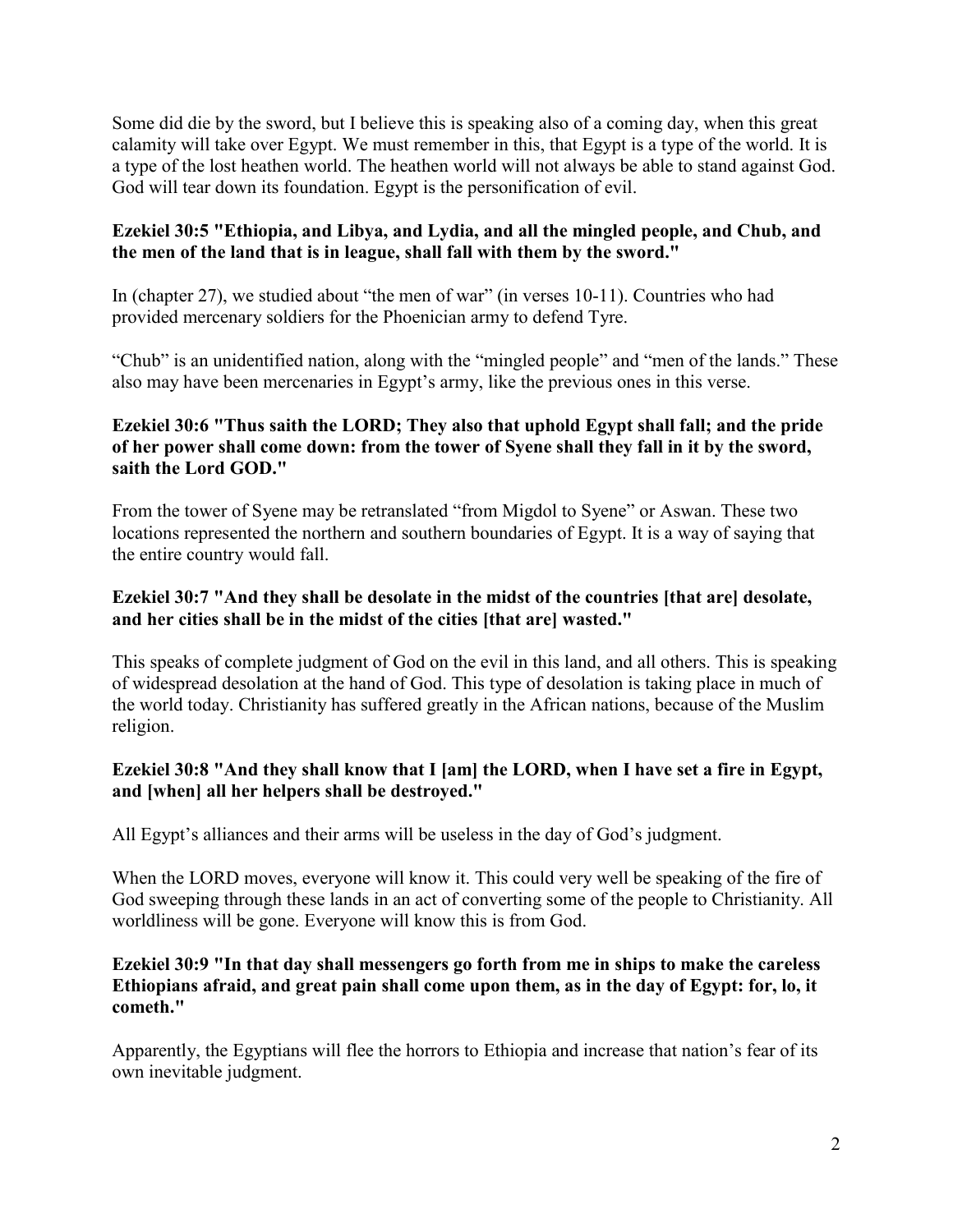This speaks of carelessness in general, and in carelessness of Ethiopia in specific. When they hear of what has happened to Egypt, they will fear greatly. Could these messengers, possibly be missionaries that God sent to Ethiopia to warn them?

# **Ezekiel 30:10-11 "Thus saith the Lord GOD; I will also make the multitude of Egypt to cease by the hand of Nebuchadrezzar king of Babylon." "He and his people with him, the terrible of the nations, shall be brought to destroy the land: and they shall draw their swords against Egypt, and fill the land with the slain."**

The prophecy of the destruction of Egypt is very full. Those who take their lot with God's enemies shall be with them in punishment. Nebuchadnezzar the king of Babylon and his army shall be instruments of this destruction. God often makes one wicked man a scourge to another. No place in the land of Egypt shall escape the fury of the Chaldeans. The Lord is known by the judgments he executes.

# **Ezekiel 30:12 "And I will make the rivers dry, and sell the land into the hand of the wicked: and I will make the land waste, and all that is therein, by the hand of strangers: I the LORD have spoken [it]."**

We are not told when this will come to pass, just that it will. The way we know for sure that it will, is because God has spoken it. This type of overwhelming judgment from God would bring terror to the heart of the entire world.

Everybody that I know, myself included, who has been a student of prophecy, has thought that the nineteenth chapter of Isaiah wasn't going to come to pass until the final war that closed this age, the war (described in Ezekiel chapter 38-39). But it has sneaked up on us and happened in a way that none of us anticipated. It isn't from warfare at all, but from what was intended as a most peaceful happening.

For example Ezekiel warns:

Ezekiel 29:10-11 "Behold, I am against thee, and against thy rivers, and I will make the land of Egypt utterly waste and desolate, from the tower of Syene even unto the border of Ethiopia. No foot of man shall pass through it, neither shall it be inhabited forty years."

We know this didn't happen to Egypt proper, and the description here isn't that of Egypt proper. The tower of Syene is at Aswan, the southern border of Egypt itself, from there to Ethiopia. This is clearly the Sudan, as we call it today, or ancient Nubia.

It no doubt refers to conditions following the defeat of this twenty-fifth dynasty. This was either by the Assyrians under Esarhaddon (about 670 B.C.), or possibly by the Persians under Cambyses (in 525 B.C.), or under Xerxes (in 483 B.C.). There are some other prophecies that refer to a later, greater event that has never been fulfilled. (Isaiah chapter 19), is entirely devoted to this prophecy.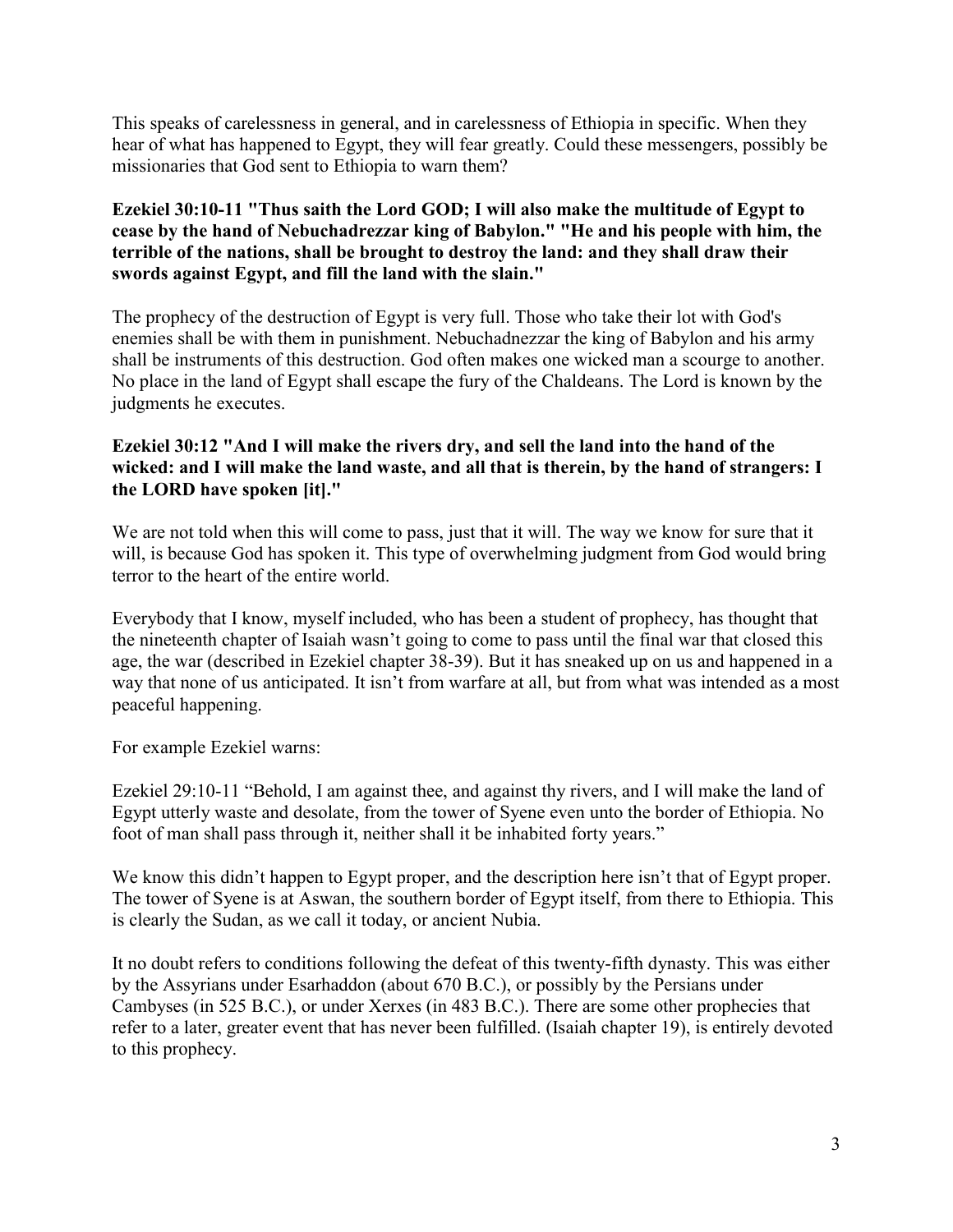# **Ezekiel 30:13 "Thus saith the Lord GOD; I will also destroy the idols, and I will cause [their] images to cease out of Noph; and there shall be no more a prince of the land of Egypt: and I will put a fear in the land of Egypt."**

Even to this day, there is a "prince" in Egypt. There is even unto this day, idol worship in Egypt. Noph is the Hebrew name of the city Memphis, which was the capital of Lower Egypt. There was an attack on this area of Egypt by Nebuchadnezzar, and these things did happen in this area. These verses have two prophesies however, meaning more to come.

# **Ezekiel 30:14 "And I will make Pathros desolate, and will set fire in Zoan, and will execute judgments in No."**

Pathros is where the Jews had settled, when they ran from Israel. This area was attacked by Nebuchadnezzar, and was destroyed. Zoan is the same sight as Avaris and Tanis. It was during the reign of Alexander the great, that Zoan was destroyed. "No" was a very large city with 100 gates. The most prominent false worship here was of false god Ammon.

### **Ezekiel 30:15 "And I will pour my fury upon Sin, the strength of Egypt; and I will cut off the multitude of No."**

Sin was a city in Egypt. Its Greek name is Pelusium. This was a key city at the tip of the Nile's eastern arm near the Mediterranean Sea. It was the strength of Egypt, because it was a fort that invading armies must defeat, before coming into Egypt. Sometimes, the invading army would be turned back at this point.

Since "No" and "Sin" were at opposite borders of Egypt and so many cities are named, the passage speaks of judgment of the entire land.

# **Ezekiel 30:16 "And I will set fire in Egypt: Sin shall have great pain, and No shall be rent asunder, and Noph [shall have] distresses daily.'**

It appears, that most of the sieges took quite a long time and that each day, there would be a new terror.

# **Ezekiel 30:17 "The young men of Aven and of Pi-beseth shall fall by the sword: and these [cities] shall go into captivity."**

The word "Aven" means nothingness. It was an idol city. They worshipped the sun.

Pi-beseth was the house of the goddess Bast. They worshipped the false goddess Dianna. This city was on the Northeast branch of the Nile where cats were mummified in honor of the cat headed goddess, Ugastet.

We can easily see why these two should perish.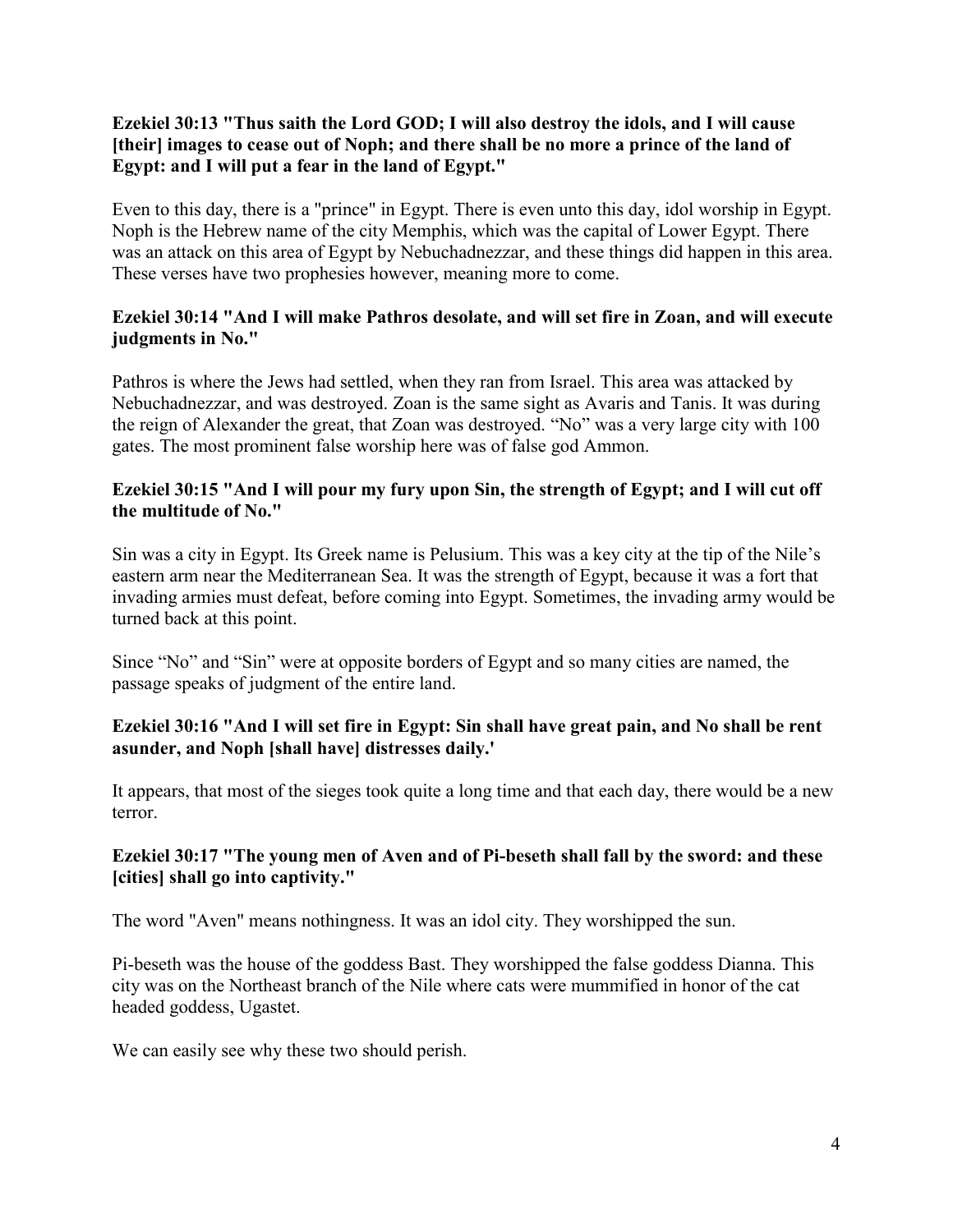**Ezekiel 30:18 "At Tehaphnehes also the day shall be darkened, when I shall break there the yokes of Egypt: and the pomp of her strength shall cease in her: as for her, a cloud shall cover her, and her daughters shall go into captivity."**

This city, named after the Egyptian queen, was a residence of the pharaohs.

The king of Babylon does take this city. This same thing is mentioned in the writings of Jeremiah (in the 43rd chapter verses 8 through 10).

# **Ezekiel 30:19 "Thus will I execute judgments in Egypt: and they shall know that I [am] the LORD."**

Just as God had proved to the Egyptians, in the time of Moses who He is, He proves it again here.

# **Ezekiel 30:20 "And it came to pass in the eleventh year, in the first [month], in the seventh [day] of the month, [that] the word of the LORD came unto me, saying,"**

We see a new prophecy beginning here (this eleventh year is 587 B.C.).

### **Ezekiel 30:21 Son of man, I have broken the arm of Pharaoh king of Egypt; and, lo, it shall not be bound up to be healed, to put a roller to bind it, to make it strong to hold the sword.**

God figuratively depicted His act of taking power from Egypt through Nebuchadnezzar, resulting in defeat and dispersion. The defeat of Egypt by Babylon is explained here (in verses 21-26), from the divine prospective: God gave Pharaoh into the hands of the Babylonians.

# **Ezekiel 30:22 "Therefore thus saith the Lord GOD; Behold, I [am] against Pharaoh king of Egypt, and will break his arms, the strong, and that which was broken; and I will cause the sword to fall out of his hand."**

The arm of Pharaoh shows his power. This is just saying, he has lost his power to protect his own people. He will be rendered helpless to fight back. It is God who has broken his arms of strength. That power will not come back.

"Break his arms": Both the defeat of Pharaoh Hophra and the earlier defeat of Pharaoh Necho at Carchemish are in view.

# **Ezekiel 30:23 "And I will scatter the Egyptians among the nations, and will disperse them through the countries."**

It is God who raises one nation, and brings another down. It is God that allowed Satan to have some power over the earth. It was God the Son who defeated Satan on the cross. This scattering here, is like the scattering of Israel.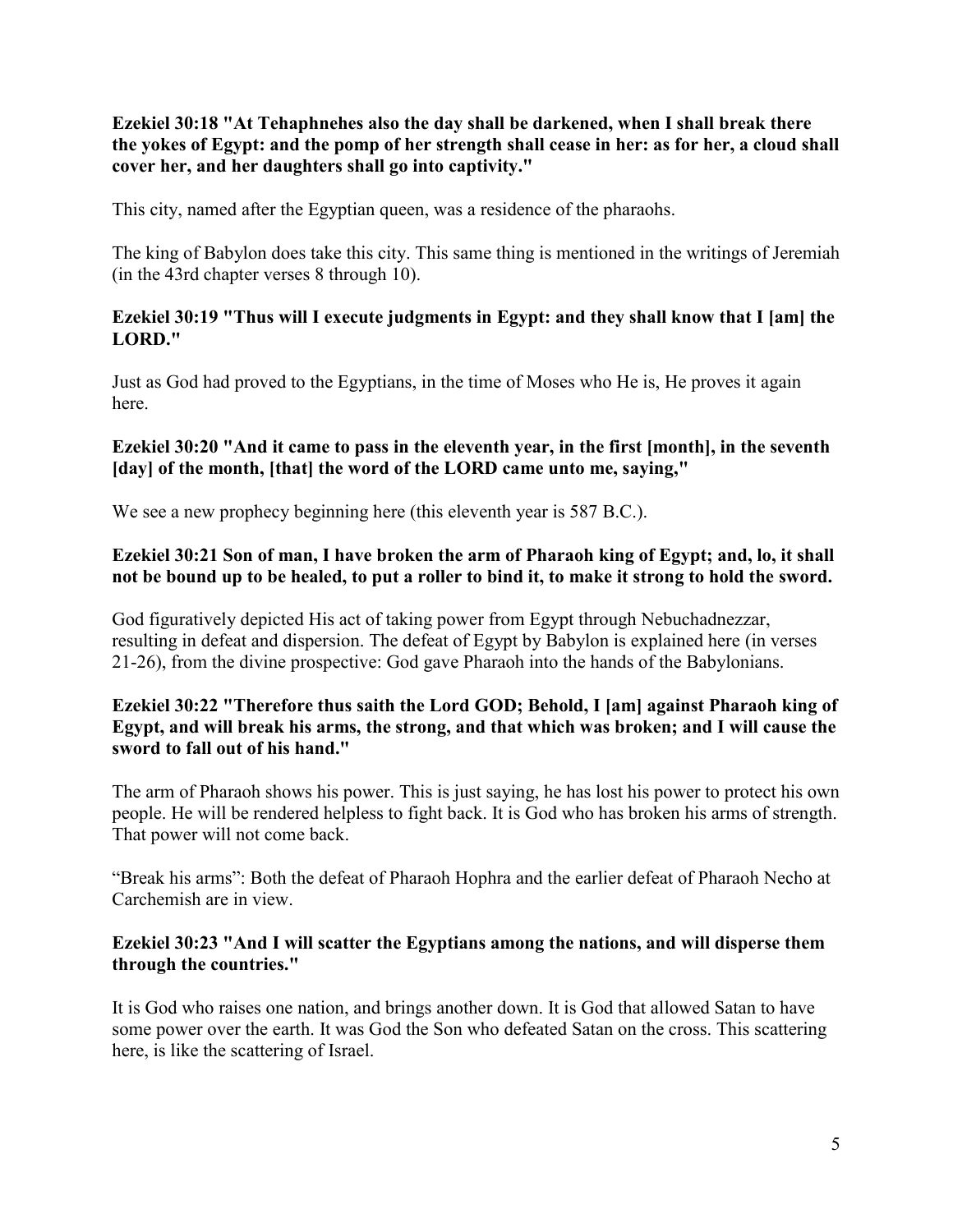# **Ezekiel 30:24 "And I will strengthen the arms of the king of Babylon, and put my sword in his hand: but I will break Pharaoh's arms, and he shall groan before him with the groanings of a deadly wounded [man]."**

The most important thing to realize in this would be that God strengthens whom He will, and He weakens whom He will. It is God's creation to do with as He wishes. God has struck the Pharaoh of Egypt (world), helpless.

# **Ezekiel 30:25 "But I will strengthen the arms of the king of Babylon, and the arms of Pharaoh shall fall down; and they shall know that I [am] the LORD, when I shall put my sword into the hand of the king of Babylon, and he shall stretch it out upon the land of Egypt."**

This power, or this sword, does not belong to the king of Babylon. The sword belongs to God. The king of Babylon is following God's directions. Again, this judgment comes from God.

# **Ezekiel 30:26 "And I will scatter the Egyptians among the nations, and disperse them among the countries; and they shall know that I [am] the LORD."**

The Egyptians had been actually fighting against God. This speaks of God dispersing them, so they will know that He is the LORD. His prophecy will be fulfilled, whether for then or now, because He is the LORD. Unfortunately, people often don't learn that until judgment falls.

I would like to state one more time that a prophet is not limited to speaking of the near future with his prophecies. He speaks the message God gives him.

God does not think of time in the same way you and I do. A thousand years is but a short time to him, sometimes He calls it a day.

2 Peter 3:8 "But, beloved, be not ignorant of this one thing, that one day [is] with the Lord as a thousand years, and a thousand years as one day."

Some of these prophecies have never been fulfilled, so we know that they are for the future. It is not our position to question any Scripture. We know that every Word in the Bible is true. We may not know exactly when it will happen, but we know it will happen.

# **Ezekiel Chapter 30 Questions**

- 1. What in verse 2, is Ezekiel told to do?
- 2. Who is woe speaking to?
- 3. "Woe" is expressing \_\_\_\_\_\_\_.
- 4. Where do we read, in Revelation, about woe, woe, woe?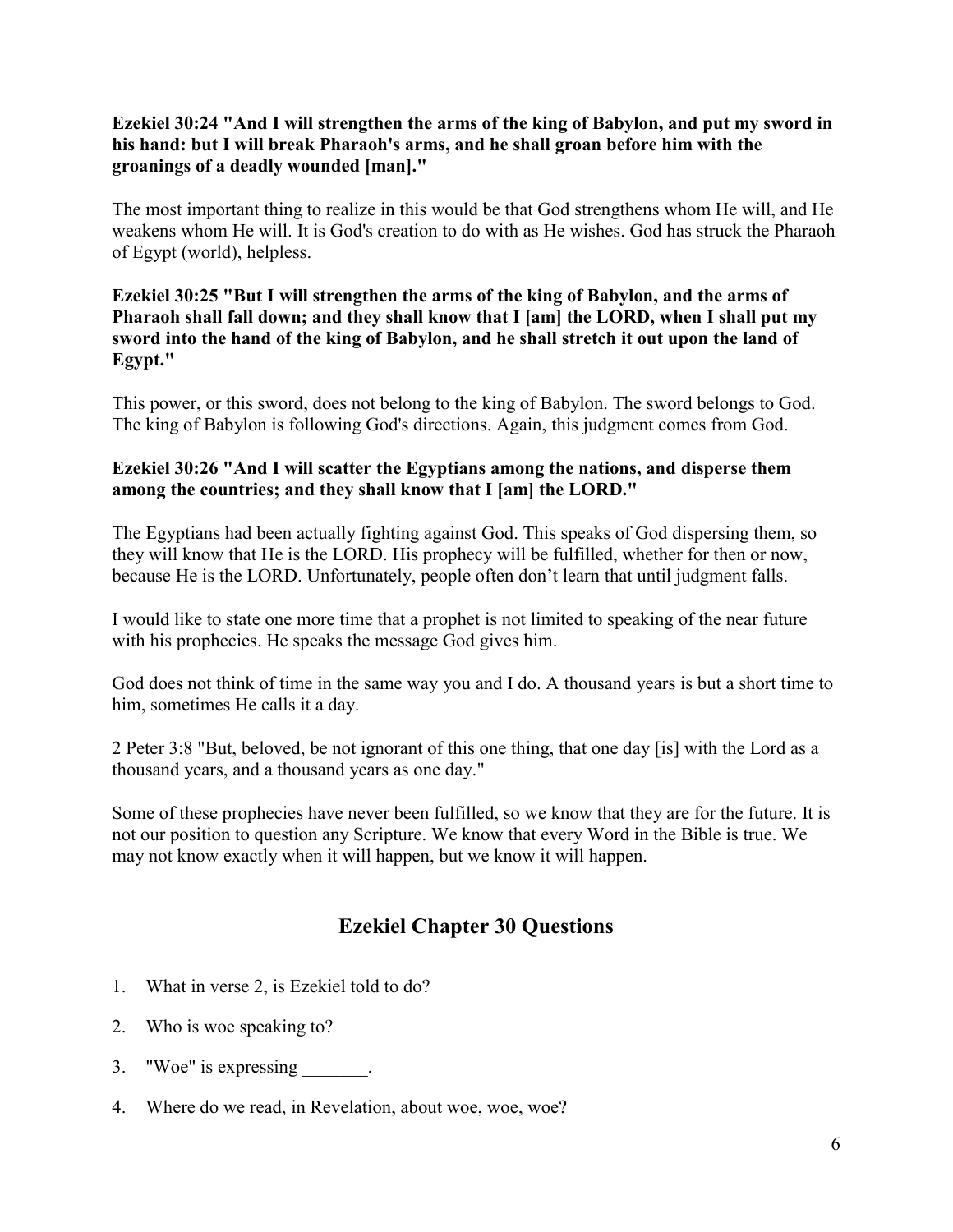- 5. Woe is speaking of \_\_\_\_\_\_\_\_\_\_\_\_ of God upon man.
- 6. What is "day of the LORD" speaking of?
- 7. The day of \_\_\_\_\_\_\_\_\_\_\_\_\_ from God is always a cloudy day.
- 8. What is the time frame of this prophecy?
- 9. Who came against Egypt, shortly after Ezekiel spoke this?
- 10. What time does the author believe this is speaking of?
- 11. We must remember Egypt is a type of the \_\_\_\_\_\_\_\_\_.
- 12. Egypt is the personification of \_\_\_\_\_\_\_.
- 13. Could verse 5 be speaking of a much later time?
- 14. What does "Syene" mean?
- 15. What does the number seven symbolize?
- 16. What is the Spiritual Sword?
- 17. Verse 7 speaks of widespread desolation at the hand of \_\_\_\_\_\_.
- 18. Christianity has suffered greatly in the African nations, because of the \_\_\_\_\_ religion.
- 19. Could the messengers of verse 9 be missionaries?
- 20. How do we know for sure, that all these prophesies will be fulfilled?
- 21. What is another name for Noph?
- 22. When was Zoan destroyed?
- 23. How many gates did No have?
- 24. Sin was a city in  $\_\_\_\_\_\_\_\_\_\_\_\_\_\_\_\_\_\_\_\_$ .
- 25. Why was it the strength of Egypt?
- 26. \_\_\_\_ fort is able to hold back the judgment of God.
- 27. What does the word "Aven" mean?
- 28. What false god was worshipped here?
- 29. What had God done to Pharaoh to make him helpless?